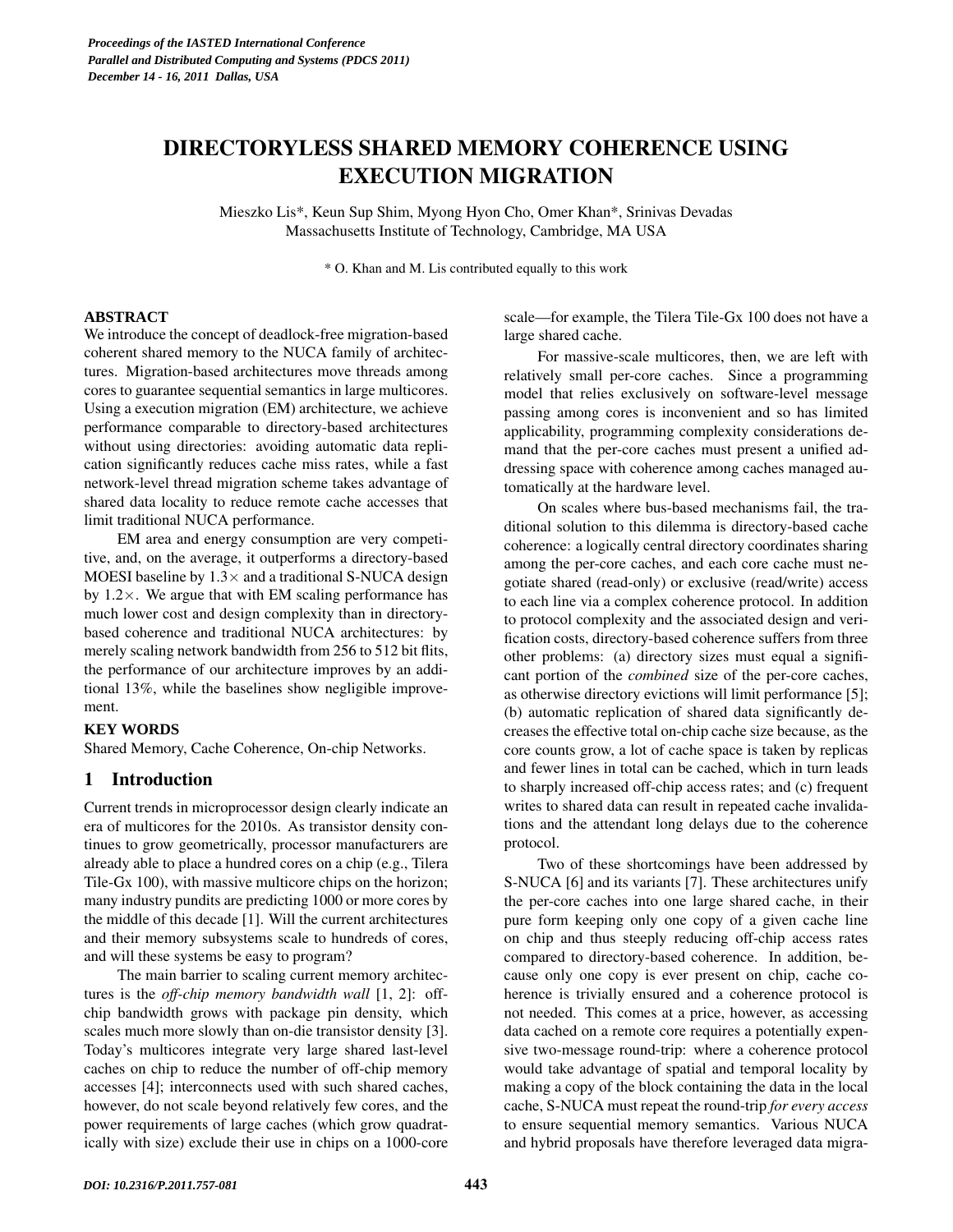tion and replication techniques previously explored in the NUMA context (e.g., [8]) to move private data to its owner core and replicate read-only shared data among the sharers at the operating system (OS) level [9, 2, 10] or aided by hardware [11, 12, 13], but while these schemes improve performance on some kinds of data, they still do not take full advantage of spatio-temporal locality and require either coherence protocols or repeated remote accesses to access read/write shared data.

To address this limitation and take advantage of available data locality in a memory organization where there is only one copy of data, we propose to allow computation threads to migrate from one core to another at a finegrained instruction level. When several consecutive accesses are made to data assigned to a given core, migrating the execution context allows the thread to make a sequence of local accesses on the destination core rather than pay the performance penalty of the corresponding remote accesses. While computation migration, originally considered in the context of distributed multiprocessor architectures [14], has recently re-emerged at the single-chip multicores level, e.g., [15, 16, 17], for power management and fault-tolerance, we are unique in using migrations to provide memory coherence. We also propose a hybrid architecture that includes support for SNUCA-style remote access.

Specifically, in this paper we:

- 1. introduce the idea of using instruction-level execution migration (EM) to ensure memory coherence and sequential consistency in directoryless multicore systems with per-core caches;
- 2. combine execution migration (EM) with NUCA-style remote memory accesses (RA) to create a directoryless shared-memory multicore architecture which takes advantage of data locality;
- 3. utilize a provably deadlock-free hardware-level migration algorithm [18] to move threads among the available cores with unprecedented efficiency and generalize it to be applicable to the EM/RA hybrid.

# 2 Migration-based memory coherence

The essence of traditional distributed cache management in multicores is bringing data to the locus of the computation that is to be performed on it: when a memory instruction refers to an address that is not locally cached, the instruction stalls while either the cache coherence protocol brings the data to the local cache and ensures that the address can be safely shared or exclusively owned (in directory protocols) or a remote access is sent and a reply received (in S-NUCA).

Migration-based coherence brings the *computation* to the data: when a memory instruction requests an address not cached by the current core, the execution context (architecture state and TLB entries) moves to the core that is *home* for that data. As in traditional NUCA architectures, each address in the system is assigned to a unique

core where it may be cached: the physical address space in the system is partitioned among the cores, and each core is responsible for caching its region.

Because each address can be accessed in at most one location, many operations that are complex in a system based on a cache coherence protocol become very simple: sequential consistency and memory coherence, for example, are ensured by default. (For sequential consistency to be violated, multiple threads must observe multiple writes in different order, which is only possible if they disagree about the value of some variable, for example, when their caches are out of sync. If data is never replicated, this situation never arises.) Atomic locks work trivially, with multiple accesses sequentialized on the core where the lock address is located.

In what follows, we first discuss architectures based purely on remote accesses and purely on migration, and then combine them to leverage the strengths of both.

## 2.1 Basic remote-access-only (RA) architecture

In the remote-access (RA) architecture, equivalent to traditional S-NUCA, all non-local memory accesses cause a request to be transmitted over the interconnect network, the access to be performed in the remote core, and the data (for loads) or acknowledgement (for writes) be sent back to the requesting core: when a core *C* executes a memory access for address *A*, it must

- 1. compute the *home* core *H* for *A* (e.g., by masking the appropriate bits);
- 2. if  $H = C$  (a *core hit*),
	- (a) forward the request for *A* to the cache hierarchy (possibly resulting in a DRAM access);
- 3. if  $H \neq C$  (a *core miss*),
	- (a) send a remote access request for address *A* to core *H*,
	- (b) when the request arrives at *H*, forward it to *H*'s cache hierarchy (possibly resulting in a DRAM access),
	- (c) when the cache access completes, send a response back to *C*,
	- (d) once the response arrives at *C*, continue execution.

To avoid interconnect deadlock, $<sup>1</sup>$  the system must en-</sup> sure that all remote requests must always eventually be served. This is accomplished by using an independent virtual network for cache to home core traffic and another for cache to memory controller traffic. Next, within each such subnetwork, the reply must have higher priority than the request. Finally, network messages between any two nodes within each subnetwork must be delivered in the order in which they were sent.

<sup>&</sup>lt;sup>1</sup>In the deadlock discussion, we assume that events not involving the interconnect network, such as cache and memory controller internals, always eventually complete, and that the interconnect network routing algorithm itself is deadlock-free or can always eventually recover from deadlock.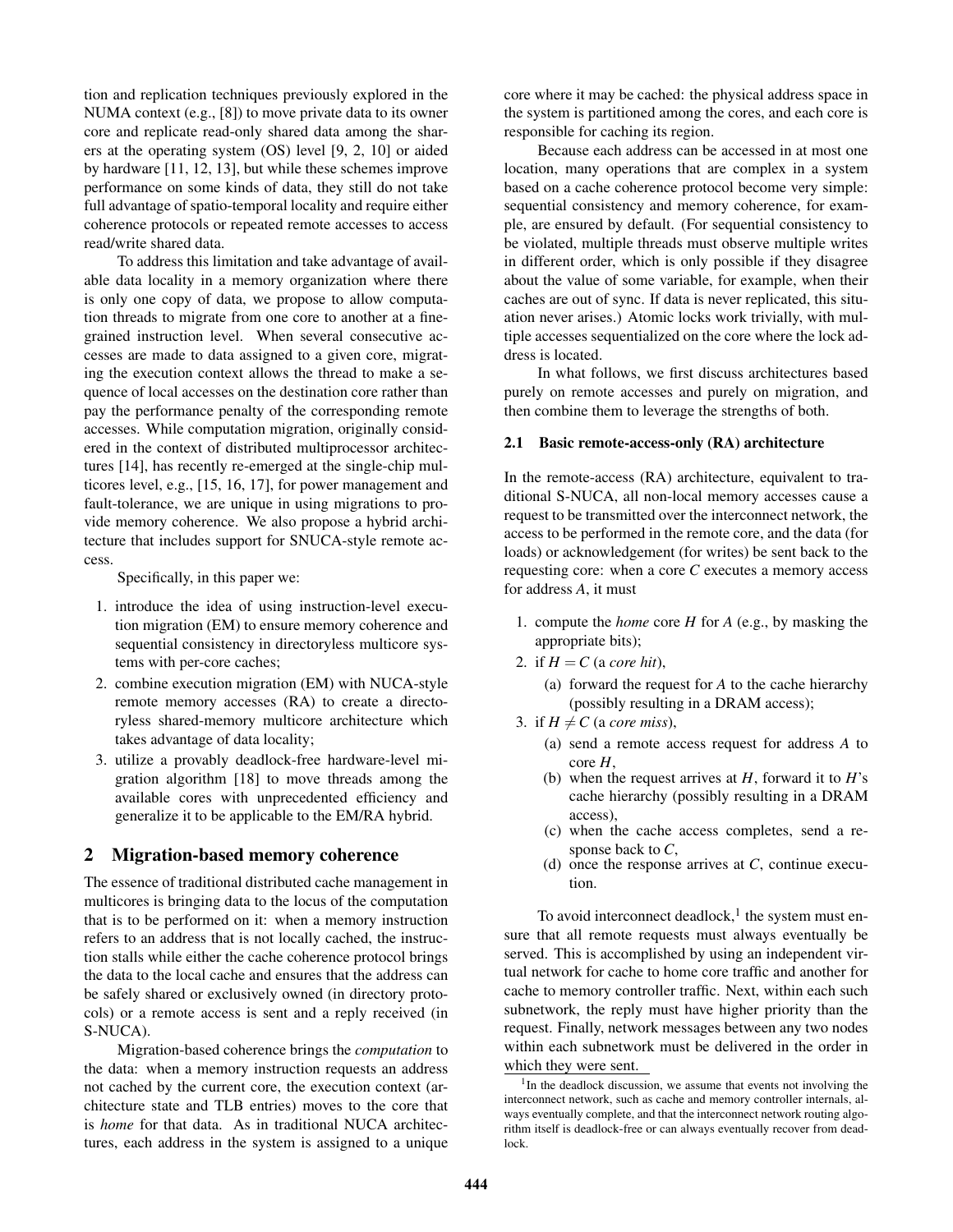

Figure 1. In the hybrid EM/RA architecture, memory accesses to addresses not assigned to the local core cause the execution context to be migrated to the core, or may result in a remote data access.

#### 2.2 Basic execution-migration-only (EM) architecture

In the execution-migration-only variant (EM), all non-local memory accesses cause the executing thread to be migrated to the core where the relevant memory address resides and executed there.

What happens if the target core is already running another thread? One option is to allow each single-issue core to round-robin execute several threads, which requires duplicate architectural state (register file, TLB); another is to evict the executing thread and migrate it elsewhere before allowing the new thread to enter the core. Our design features two execution contexts at each core: one for the core's *native* thread (i.e., the thread originally assigned there and holding its private data), and one for a *guest* thread. When an incoming guest migration encounters a thread running in the guest slot, this thread is evicted to its native core.

Thus, when a core *C* running thread *T* executes a memory access for address *A*, it must

- 1. compute the *home* core *H* for *A* (e.g., by masking the appropriate bits);
- 2. if  $H = C$  (a *core hit*),
	- (a) forward the request for *A* to the cache hierarchy (possibly resulting in a DRAM access);
- 3. if  $H \neq C$  (a *core miss*),
	- (a) interrupt the execution of the thread on *C* (as for a precise exception),
	- (b) migrate the microarchitectural state to *H* via the on-chip interconnect:
		- i. if  $H$  is the native core for  $T$ , place it in the native context slot;
		- ii. otherwise:
			- A. if the guest slot on *H* contains another thread  $T'$ , evict  $T'$  and migrate it to its native core  $N'$
			- B. move *T* into the guest slot for *H*;
	- (c) resume execution of *T* on *H*, requesting *A* from its cache hierarchy (and potentially accessing DRAM).

Deadlock avoidance requires that the following sequence always eventually completes:

- 1. migration of *T* from  $C \rightarrow H$ ,
- 2. possible eviction of  $T'$  from  $H \to N'$ ,
- 3. possible cache  $\rightarrow$  DRAM request  $H \rightarrow M$ , and
- 4. possible DRAM  $\rightarrow$  cache response  $M \rightarrow H$ .

As with the remote-access-only variant from Section 2.1, cache  $\leftrightarrow$  memory controller traffic (steps 3 and 4) travels on one virtual network with replies prioritized over requests, and migration messages travel on another. Because DRAM  $\rightarrow$  cache responses arrive at the requesting core, a thread with an outstanding DRAM request cannot be evicted until the DRAM response arrives; because this will always eventually happen, however, the eviction will eventually be able to proceed. Eviction migrations will always complete if (a) each thread  $T'$  has a unique native core  $N'$  which will always accept an eviction migration,<sup>2</sup> and (b) eviction migration traffic is prioritized over migrations caused by core misses. Since core-miss migrations can only be blocked by evictions, they will also always eventually complete, and the migration protocol is free of deadlock. Finally, to avoid migration livelock, it suffices to require each thread to complete at least one CPU instruction before being evicted from a core.

Because combining two execution contexts in one single-issue core may result in round-robin execution of the two threads, when two threads are active on the core they both experience a serialization effect: each thread is executing only 50% of the time. Although this seems like a relatively high overhead, observe that most of the time threads access private data and are executing on their native cores, so in reality the serialization penalty is not a first-order effect.

 $2$ In an alternate solution, where  $T'$  can be migrated to a non-native core such as *T*'s previous location, a domino effect of evictions can result in more and more back-and-forth messages across the network and, eventually, deadlock.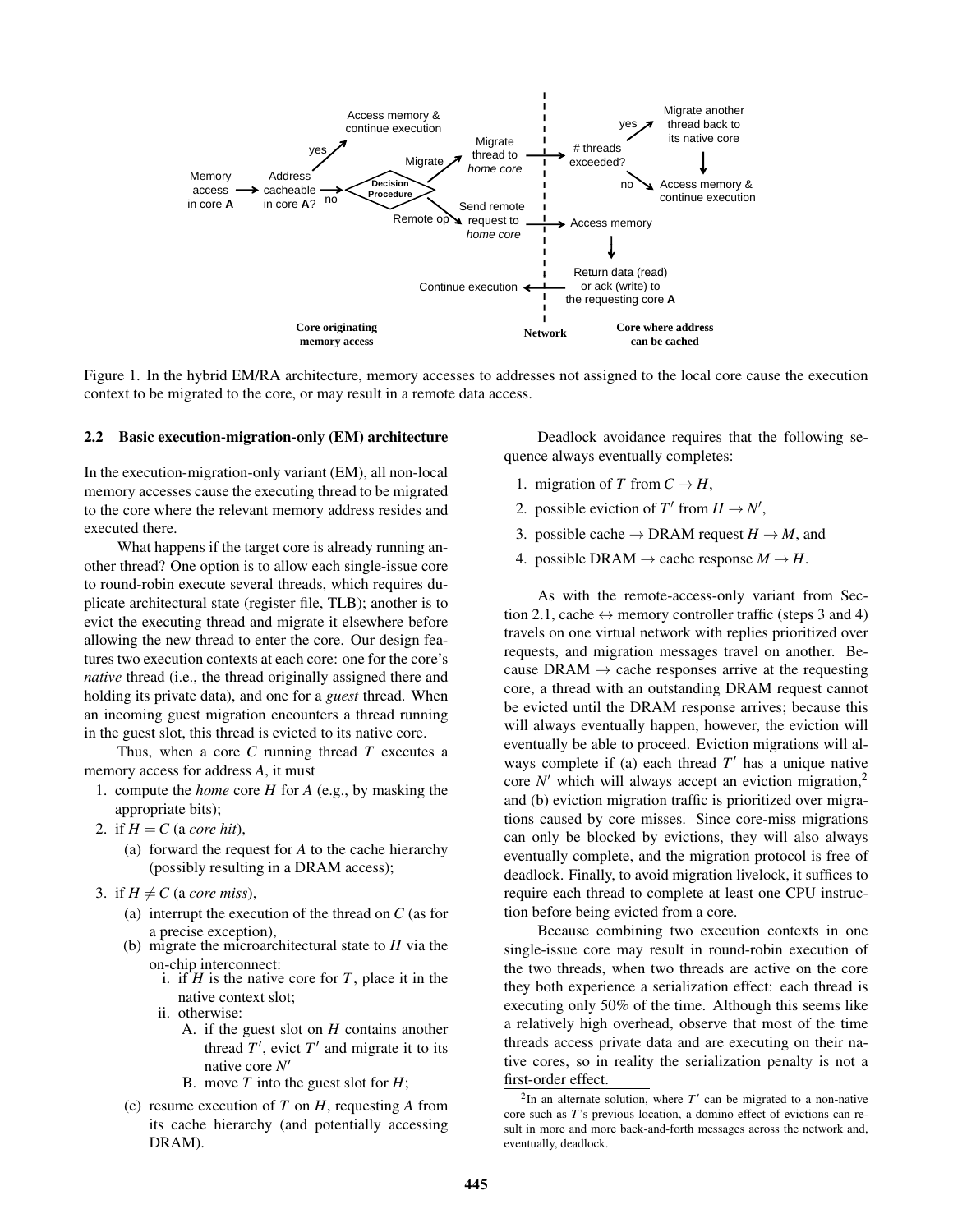

core for EM

Figure 2. (a) A single-issue five-stage pipeline with efficient context migration; differences from a single-threaded pipeline are shaded. (b) For a context transfer, the register file of the originating core is unloaded onto the router, transmitted across the network and finally loaded onto the home core's register file via the router.

#### 2.3 Hybrid architecture (EM/RA)

In the hybrid migration/remote-access architecture, each core-miss memory access may either perform the access via a remote access as in Section 2.1 or migrate the current execution thread as in Section 2.2. The hybrid architecture is illustrated in Figure 1.

For each access to memory cached on a remote core, a decision algorithm determines whether the access should migrate to the target core or execute a remote access. Because this decision must be taken on every access, it must be implementable as efficient hardware. In this paper, therefore, we consider and evaluate a simple heuristic scheme: the DISTANCE scheme. If the migration destination is the native core, the distance scheme always migrates; otherwise, it evaluates the hop distance to the home core. It migrates execution if the distance exceeds some threshold *d* else it makes a round-trip remote cache access.

In order to avoid deadlock in the interconnect, migrations must not be blocked by remote accesses and vice versa; therefore, a total of three virtual subnetworks (one for remote accesses, one for migrations, and one for memory traffic) are required. At the protocol level, evictions must now also wait for any outstanding remote accesses to complete in addition to waiting for DRAM  $\rightarrow$  cache responses.

#### 2.4 Migration framework

The novel architectural component we introduce here is fast, hardware-level migration of execution contexts between two cores via the on-chip interconnect network.

Since the core miss cost is dominated by the remote access cost and the migration cost, it is critical that the migrations be as efficient as possible. Therefore, unlike other thread-migration approaches (such as Thread Motion [19], which uses special cache entries to store thread contexts and leverages the existing cache coherence protocol to migrate threads), our architecture migrates threads directly

over the interconnect network to achieve the shortest possible migration latencies.

Per-migration bandwidth requirements, although larger than those required by cache-coherent and remoteaccess-only designs, are not prohibitive by on-chip standards: in a 32-bit x86 processor, the relevant architectural state amounts, including TLB, to about 1.5Kbits [19]. In some cases, one may want to migrate additional state, such as branch prediction state and floating point registers, and therefore, we consider both a 1.5Kbit and 4Kbit context in Section 4.4.

Figure 2 shows the differences needed to support efficient execution migration in a single-threaded five-stage CPU core. When both context slots (native and guest) are filled, execution round-robins between them to ensure that all threads can make progress. Register files now require wide read and write ports, as the migration logic must be able to unload all registers onto the network or load all registers from the network in relatively few cycles; to enable this, extra muxing logic connects the register files directly with the on-chip network router. The greater the available network bandwidth, the faster the migration. As with traditional S-NUCA architectures, the memory subsystem itself is connected to the on-chip network router to allow for accesses to the off-chip memory controller as well as for reads and writes to a remote cache (not shown in the figure).

#### 2.5 Data placement

The assignment of addresses to cores affects the performance of EM/RA in three ways: (a) because context migrations pause thread execution and therefore longer migration distances will slow down performance; (b) because remote accesses also pause execution and longer round trips will also limit performance; and (c) indirectly by influencing cache performance. On the one hand, spreading frequently used addresses evenly among the cores ensures that more addresses are cached in total, reducing cache miss rates and, consequently, off-chip memory access frequency; on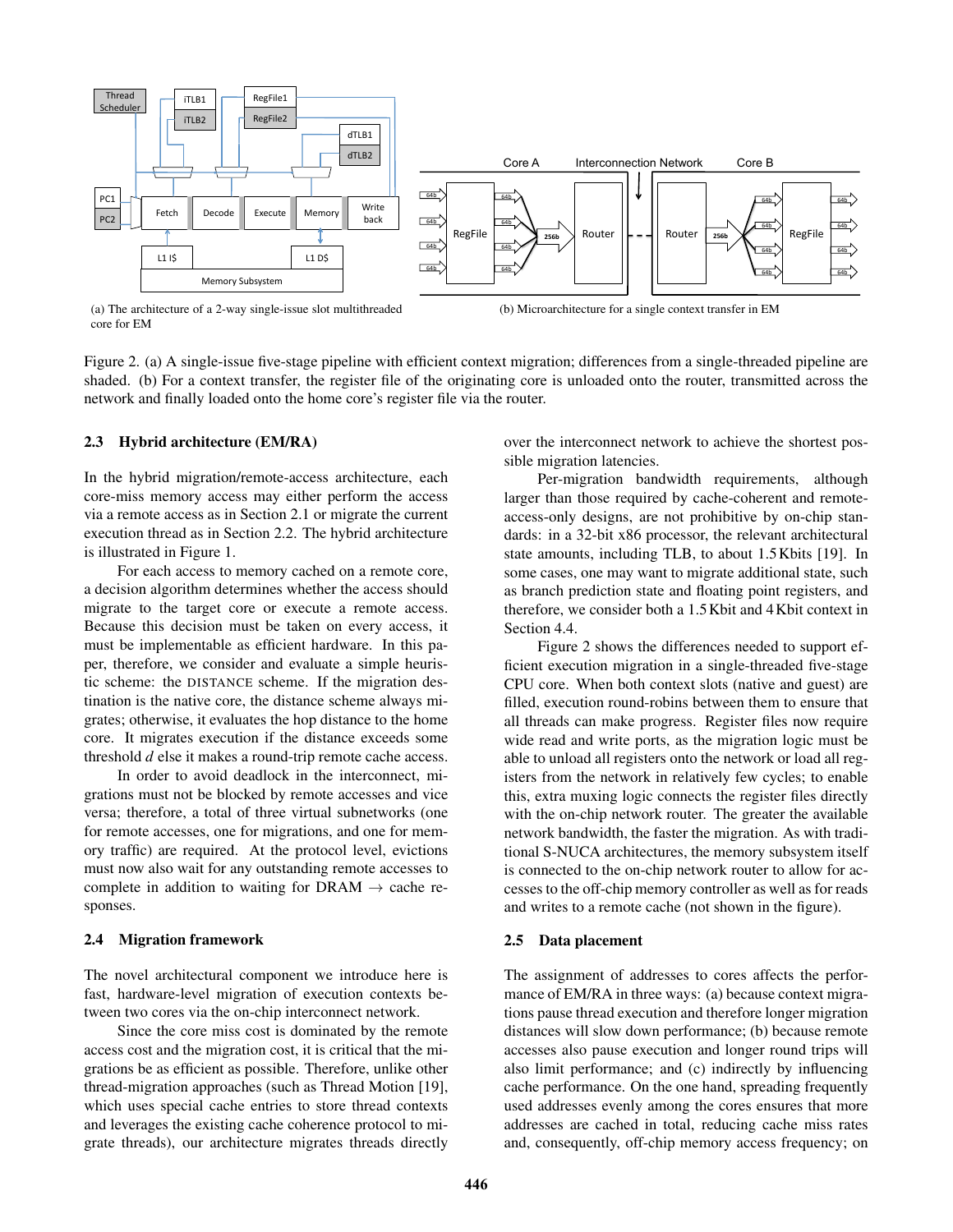the other hand, keeping addresses accessed by the same thread in the same core cache reduces migration rate and network traffic.

As in standard S-NUCA architectures, the operating system controls memory-to-core mapping via the existing virtual memory mechanism: when a virtual address is first mapped to a physical page, the OS chooses where the relevant page should be cached by mapping the virtual page to a physical address range assigned to a specific core. Since the OS knows which thread causes a page fault, more sophisticated heuristics are possible: for example, in a first-touch-style scheme, the OS can map the page to the thread's *native* core, taking advantage of data access locality to reduce the migration rate while keeping the threads spread among cores.

In EM/RA architectures, data placement is key, as it determines the frequency and distance of remote accesses and migrations. Although placement has been studied extensively in the context of NUMA architectures (e.g., [8]) as well as more recently in NUCA context (e.g., [2]), we wish to concentrate here on the potential of the EM/RA architecture and implement none of them directly. Instead, we combine a first-touch data placement policy [20], which maps each page to the first core to access it, with judicious profiling-based source-level modifications to our benchmark suite (see Section 3.3 and [21]) to provide placement and replication on par or better than that of available automatic methods.

# 3 Methods

## 3.1 Architectural simulation

We use Pin [22] and Graphite [23] to model the proposed execution migration (EM), remote-access (RA) and hybrid (EM/RA) architectures as well as the cache-coherent (CC) baseline. Pin enables runtime binary instrumentation of parallel programs, including the SPLASH-2 [24] benchmarks we use here; Graphite implements a tile-based multicore, memory subsystem, and network, modeling performance and ensuring functional correctness.

The default settings used for the various system configuration parameters are summarized in Table 1; any deviations are noted when results are reported. In experiments comparing EM/RA architectures against CC, the parameters for both were identical, except for (a) the memory directories which are not needed for EM/RA and were set to sizes recommended by Graphite on basis of the total cache capacity in the simulated system, and (b) the 2-way multithreaded cores which are not needed for cache-coherent baseline.

To exclude differences resulting from relative scheduling of Graphite threads, data were collected using a homogeneous cluster of machines.

## 3.2 On-chip interconnect model

Experiments were performed using Graphite's model of an electrical mesh network with XY routing with 256-bit flits. Since modern network-on-chip routers are pipelined [25], and 2- or even 1-cycle per hop router latencies [26] have been demonstrated, we model a 2-cycle per hop router delay; we also account for the appropriate pipeline latencies associated with loading and unloading a packet onto the network. In addition to the fixed per-hop latency, contention delays are modeled using a probabilistic model similar to the one proposed in [27].

## 3.3 Application benchmarks

Our experiments used a set of SPLASH-2 benchmarks: FFT, LU CONTIGUOUS, OCEAN CONTIGUOUS, RADIX, RAY-TRACE, and WATER- $N^2$ . For the benchmarks for which versions optimized for cache coherence exist (LU and OCEAN [28, 24]), we chose the versions that were most optimized for directory-based cache coherence. It is important to note that these benchmarks have been extensively optimized to remove false sharing and improve working set locality, fitting our requirement for the best-case loads for directory coherence.

Application benchmarks tend not to perform well in RA architectures with simple striped data placements [2], and sophisticated data placement and replication algorithms like R-NUCA [2] are required for fair comparisons. We therefore used the modified SPLASH-2 benchmarks presented in [21] that represent a reference placement/replication scheme through source-level transformations that are limited to rearranging and replicating the main data structures. As such, the changes do not alter the algorithm used and do not affect the operation of the cache coherence protocol. In fact, the modified benchmarks are about 2% faster than the originals when run on the cachecoherent baseline.

Each application was run to completion using an input set that matched the number of cores used, e.g., we used 4,000,000 keys for RADIX sort benchmark, a  $4\times$  increase over the recommended input size. For each simulation run, we tracked the total application completion time, the parallel work completion time, the percentage of memory accesses causing cache hierarchy misses, and the percentage of memory accesses causing migrations. While the total application completion time (wall clock time from application start to finish) and parallel work completion time (wall clock time from the time the second thread is spawned until the time all threads re-join into one) show the same general trends, we focused on the parallel work completion time as a more accurate metric of average performance in a realistic multicore system with many applications.

## 3.4 Directory-based cache coherence baseline selection

In order to choose a directory-based coherence (CC) baseline for comparison, we considered the textbook protocol with Modified/Shared/Invalid (MSI) states as well as two alternatives: on the one hand, data replication can be completely abandoned by only allowing modified or invalid states (MI); on the other hand, in the presence of data replication, off-chip access rates can be lowered via protocol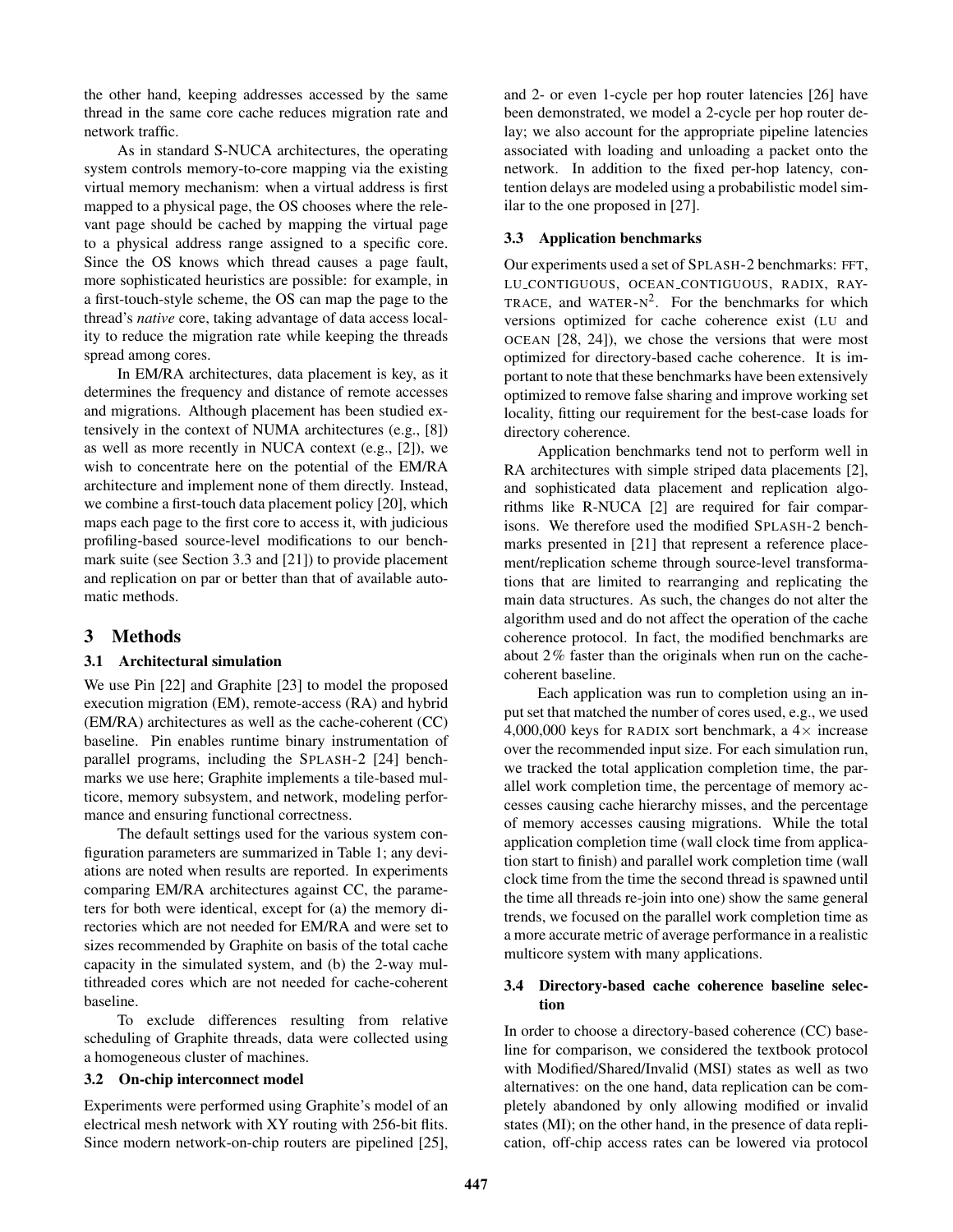| Parameter                                | Settings                                                                        |  |  |
|------------------------------------------|---------------------------------------------------------------------------------|--|--|
| Cores                                    | 256 in-order, 5-stage pipeline, single-issue cores                              |  |  |
|                                          | 2-way fine-grain multithreading                                                 |  |  |
| L1 instruction/L1 data/L2 cache per core | 32/16/64 KB, 4/2/4-way set associative                                          |  |  |
| Electrical network                       | 2D Mesh, XY routing, 2 cycles per hop (+ contention), 256b flits                |  |  |
|                                          | 1.5 Kbits execution context size (similar to [19])                              |  |  |
|                                          | Context load/unload latency: $\left[\frac{pktsize}{flitsize}\right] = 6$ cycles |  |  |
|                                          | Context pipeline insertion latency $=$ 3 cycles                                 |  |  |
| Data Placement scheme                    | FIRST-TOUCH, 4KB page size                                                      |  |  |
| Coherence protocol                       | Directory-based MOESI, Full-map distributed directories $= 8$                   |  |  |
|                                          | Entries per directory = $32768$ , 16-way set associative                        |  |  |
| Memory                                   | 30 GB/s bandwidth, 75 ns latency                                                |  |  |

Table 1. System configurations used



(a) parallel completion time under different CC protocols, nor-

malized to MOESI



(b) cache miss rates under CC and EM/RA at various cache sizes

Figure 3. (a) Although parallel completion time for different coherence protocols varies somewhat across the benchmarks (notably, the high directory eviction rate in FFT leads to rampant invalidations in MSI and MOESI and favors MI), generally MOESI was the most efficient protocol and MI performed worst. (b) Cache hierarchy miss rates at various cache sizes show that, by eschewing replication, the EM/RA architecture achieves cache miss rates much lower than the CC baseline at all cache sizes. (Settings from Table 1.)

extensions such as an *owned* and *exclusive* states (MOESI) combined with cache-to-cache transfers whenever possible.

To evaluate the impact of these variations, we compared the performance for various SPLASH-2 benchmarks under MSI, MI, and MOESI (using parameters from Table 1). As shown in Figure 3a, MI exhibits by far the worst memory latency: although it may at first blush seem that MI removes sharing and should thus improve cache utilization much like EM/RA, in actuality eschewing the *S* state only spreads the sharing—and the cache pollution which leads to capacity misses—over time when compared to MSI and MOESI. At the same time, MI gives up the benefits of read-only sharing and suffers many more cache evictions: its cache miss rates were  $2.3 \times$  greater than under MSI. The more complex MOESI protocol, meanwhile, stands to benefit from using cache-to-cache transfers more extensively to avoid writing back modified data to off-chip RAM, and take advantage of exclusive cache line ownership to speed up writes. Our analysis shows that, while cache-to-cache transfers result in many fewer DRAM accesses, they instead induce significantly more coherence traffic (even shared reads now take 4 messages); in addition, they come at a cost of significantly increased protocol, implementation and validation complexity. Nevertheless, since our simulations indicate (Figure 3a) that MOESI is the best-performing coherence protocol out of the three, we use it as a baseline for comparison in the remainder of this paper.

Finally, while we kept the number of memory controllers fixed at 8 for all architectures, for the cachecoherence baseline we also examined several ways of distributing the directory among the cores via Graphite simulations: central, one per memory controller, and fully distributed. On the one hand, the central directory version caused the highest queueing delays and most network congestion, and, while it would require the smallest total directory size, a single directory would still be so large that its power demands would put a significant strain on the 256 core chip (power demands scale quadratically with SRAM size). On the other end of the spectrum, a fully distributed directory would spread congestion among the 256 cores, but each directory would have to be much larger to allow for imbalances in accesses to cache lines in each directory, and DRAM accesses would incur additional network latencies to contact the relatively few memory controllers. Finally, we considered the case of 8 directories (one for each of the 8 memory controllers), which removed the need for network messages to access DRAM and performed as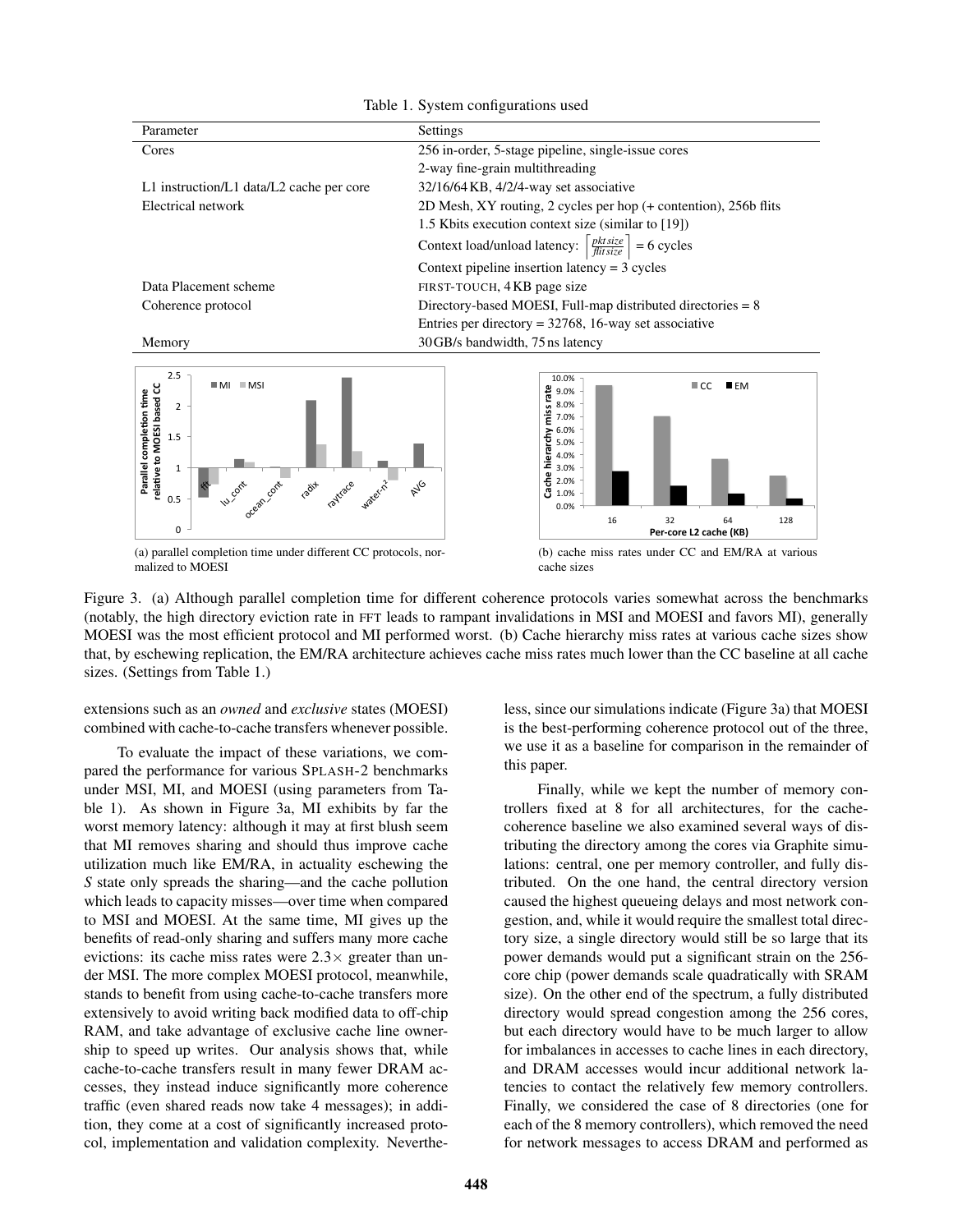well as the best-case fully distributed variant. Since the 8-directory configuration offered best performance and a good tradeoff between directory size and contention, we used this design in our evaluation.

## 3.5 Remote-access NUCA baseline selection

To compare against an RA architecture baseline, we considered two approaches: the traditional S-NUCA approach where the L1 and L2 caches are shared (that is, a local L1 or L2 may cache only a subset of the address space), and a hybrid NUCA/coherence approach where private L1 caches are maintained via a coherence protocol. Although the hybrid variant offers some relief from remote accesses to frequently used locations, the L1 caches must keep very large full-map directories (significantly larger than total cache on the core [2]!): if the directories are too small, the L1's will suffer frequent invalidations due to directory evictions and the combined performance will revert towards a remote-access-only design. Based on these considerations we chose to compare our hybrid architecture to a fully shared L1/L2 remote-access-only baseline.

## 3.6 Cache size selection

We ran our SPLASH-2 simulations with a range of cache sizes under both an execution-migration design and the cache-coherent baseline. While adding cache capacity improves cache utilization and therefore performance for both architectures, cache miss rates are much lower for the migration-based approach and, with much smaller on-chip caches, EM/RA achieves significantly better results (Figure 3). When caches are very large, on the other hand, they tend to fit most of the working set of our SPLASH-2 benchmarks and both designs almost never miss the cache. This is, however, not a realistic scenario in a system concurrently running many applications: we empirically observed that as the input data set size increases, larger and larger caches are required for the cache-coherent baseline to keep up with the migration-based design. To avoid bias either way, we chose realistic 64KB L2 data caches as our default configuration because it offers a reasonable performance tradeoff and, at the same time, results in 28Mbytes of on-chip total cache (not including directories for CC).

## 3.7 Instruction cache

Since the thread context transferred in an EM architecture does not contain instruction cache entries, we reasoned that the target core might not contain the relevant instruction cache lines and a thread might incur an instruction cache miss immediately upon migration. To evaluate the potential impact of this phenomenon, we compared L1 instruction cache miss rates for EM and the cache-coherent baseline in simulations of our SPLASH-2 multithreaded benchmarks.

Results indicated an average instruction cache miss rate of 0.19% in the EM design as compared to 0.27% in the CC baseline. The slight improvement seen in EM is due to the fact non-memory instructions are always executed on



Figure 4. For our benchmarks, under our EM/RA designs the cache miss rates are on the average  $3.2 \times$  lower because storing each cache line in only one location eliminates many capacity and coherence-related evictions and effectively increases the availability of cache lines.

the core where the last memory access was executed (since only another memory reference can cause a migration elsewhere), and so non-memory instructions that follow references to shared data are cached only on the core where the shared data resides.

## 3.8 Area and energy estimation

For area and energy, we assume 32 nm process technology and use CACTI [29] to estimate the area requirements of the on-chip caches and interconnect routers. To estimate the area overhead of extra hardware context in the 2 way multithreaded core for EM, we used Synopsys Design Compiler [30] to synthesize the extra logic and registerbased storage. We also use CACTI to estimate the dynamic energy consumption of the caches, routers, register files, and DRAM. The area and dynamic energy numbers used in this paper are summarized in Table 2. We implemented several energy counters (for example the number of DRAM reads and writes) in our simulation framework to estimate the total energy consumption of running SPLASH-2 benchmarks for both CC and EM. Note that DRAM only models the energy consumption of the RAM and the I/O pads and pins will only add to the energy cost of going off-chip.

## 4 Results and analysis

### 4.1 Advantages over directory-based cache coherence

In the EM architecture, each address—even shared by multiple threads—is assigned to only one cache, leaving more total cache capacity for other data. Because the additional capacity arises from not storing addresses in many locations, cache miss rates naturally depend on the memory access pattern of specific applications; we therefore measured the differences in cache miss rates for several benchmarks between our EM/RA designs and the CC baseline. (Note that the cache miss rates are virtually identical for all our EM/RA designs). The miss rate differences in realistic benchmarks, shown in Figure 4, are attributable to two main causes. On the one extreme, the FFT benchmark does not exhibit much sharing and the high cache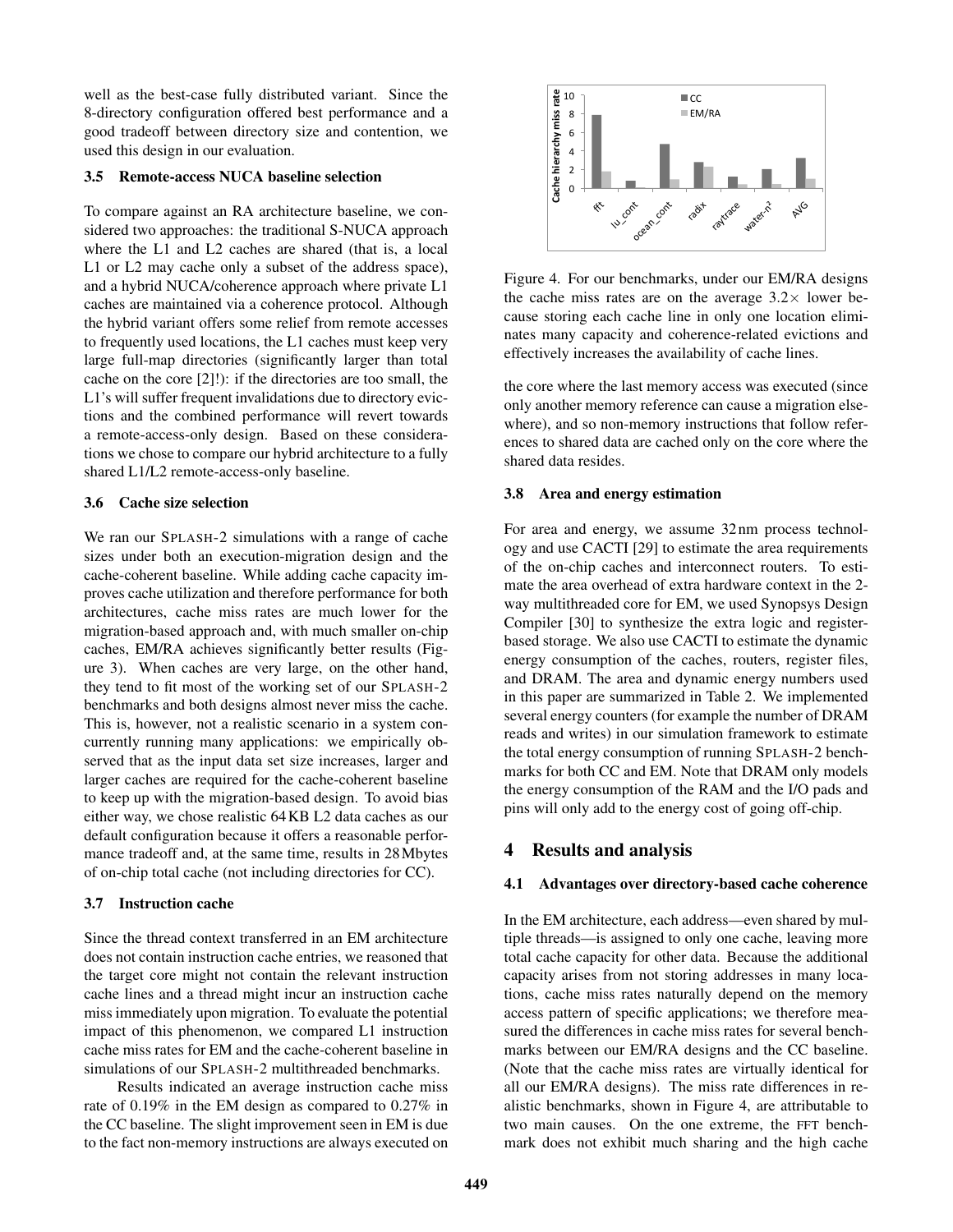| Component            | #   | Total area<br>$\rm (mm^2)$ | Read<br>energy<br>(nJ/instance) | Write energy<br>(nJ/instance) | <b>Details</b>                  |
|----------------------|-----|----------------------------|---------------------------------|-------------------------------|---------------------------------|
| Register file        | 256 | 2.48                       | 0.005                           | 0.002                         | 4-Rd, 4-Wr ports; $64x24$ bits  |
| <b>EM Router</b>     | 256 | 15.67                      | 0.022                           | 0.007                         | 5-Rd, 5-Wr ports; 256x20 bits   |
| RA/CC Router         | 256 | 7.54                       | 0.011                           | 0.004                         | 5-Rd, 5-Wr ports; 128x20 bits   |
| Directory cache      | 8   | 9.06                       | 1.12                            | 1.23                          | 1 MB cache (16-way associative) |
| L <sub>2</sub> Cache | 256 | 26.65                      | 0.086                           | 0.074                         | 64 KB (4-way associative)       |
| L1 Data Cache        | 256 | 6.44                       | 0.034                           | 0.017                         | 16KB cache (2-way associative)  |
| Off-chip DRAM        | 8   | N/A                        | 6.333                           | 6.322                         | 1 GB RAM                        |

Table 2. Area and energy estimates

miss rate of 8% for MOESI is due mainly to significant directory evictions; since in the EM/RA design the caches are only subject to capacity misses, the cache miss rate falls to under 2%. At the other end of the spectrum, the OCEAN CONTIGUOUS benchmark does not incur many directory evictions but exhibits significant read-write sharing, which, in directory-based cache coherence (CC), causes mass invalidations of cache lines actively used by the application; at the same time, replication of the same data in many per-core caches limits effective cache capacity. This combination of capacity and coherence misses results in a 5% miss rate under MOESI; the EM/RA architecture eliminates the coherence misses and increases effective cache capacity, and only incurs a 0.8% miss rate. The remaining benchmarks fall in between these two extremes, with a combination of directory evictions and read-write sharing patterns.

Cache miss rates illustrate the core potential advantage of EM/RA designs over CC: significantly lower offchip access rates given the same cache sizes. Although miss rates in CC architectures can be reduced by increasing the per-core caches, our simulation results (not shown here) indicate that, overall, the CC design would need in excess of  $2\times$  the L2 cache capacity to match the cache miss rates of EM/RA.

## 4.2 Advantages over traditional directoryless NUCA (RA)

Although RA architectures eschew automatic sharing of writable data and significantly lower cache miss rates, their main weakness lies in not being able to take advantage of shared data locality: even if many consecutive accesses are made to data on the same remote core, sequential consistency requires that each be an independent round-trip access. To examine the extent of this problem, we measured the *run length* for non-local memory access: the number of consecutive accesses to memory cached in a non-local core not interrupted by any other memory accesses.

Figure 5 shows this metric for one of our benchmarks. Predictably, the number of remote accesses with run length of one (a single access to a remote core followed by access to another remote core or the local core) is high; more significantly, however, a great portion of remote memory accesses in both benchmarks shown exhibit significant core



Figure 5. Non-local memory accesses in our RA baseline binned by the number of surrounding contiguous accesses to the same remote core. Although, predictably, many remote operations access just one address before accessing another core, a surprisingly large number belong to streaks of 40–50 accesses to the same remote core and indicate significant data locality.

locality and come in streaks of 40–50 accesses. Although core locality is not this dramatic in all applications, these examples show precisely where a migration-based architecture shines: the executing thread is migrated to a remote core and 40–50 now effectively "local" memory accesses are made before incurring the cost of another migration.

To examine the real improvement potential offered by extending RA with efficient execution migrations, we next counted the *core miss* rates—the number of times a roundtrip remote-access or a migration to a remote core must be made—for the RA baseline and our EM architecture.

Figure 6a shows core misses across a range of benchmarks. As we'd expect from the discussion above (Section 4.2), OCEAN CONTIGUOUS and LU CONTIGUOUS show that migrations significantly lower core miss rates, and most other benchmarks also improve. The outlier here is FFT: most of the accesses it makes are to each thread's private data, and shared accesses are infrequent and brief.

Figure 6b shows how many overall core misses were handled by remote accesses and migrations in several EM/RA variants. In the EM/RA scheme that performed best, namely, EM(distance=11), see Figure 7a, both migrations and remote access play a significant role, validating our intuition behind combining them into a hybrid architecture.

It is important to note that the cost of core misses is very different under RA and under EM: in the first, each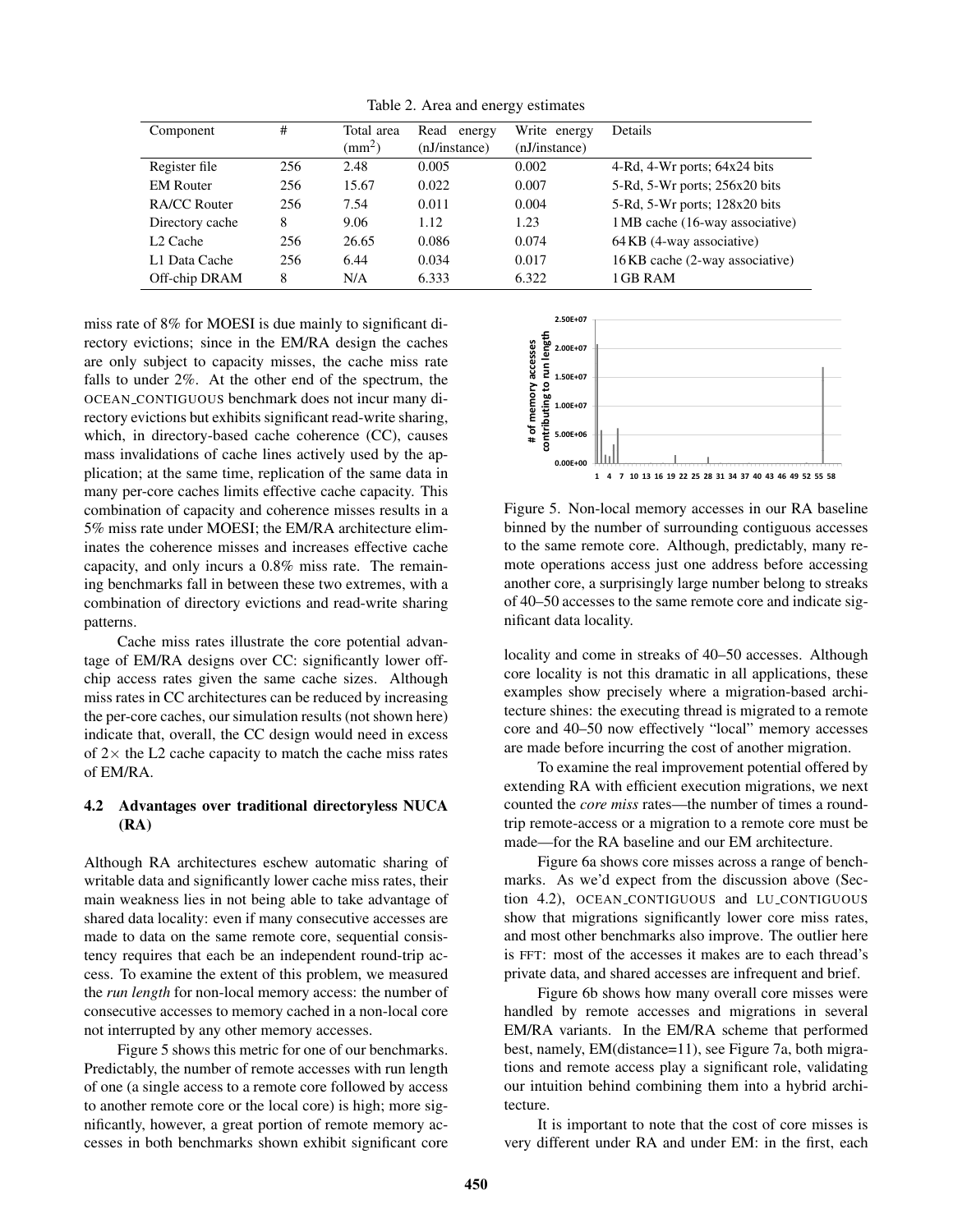

Figure 6. The potential for improvement over the RA baseline. (a) When efficient core-to-core thread migrations are allowed, the number of memory accesses requiring transition to another core (core misses) significantly decreases. (b) The fraction of core miss rates handled by remote accesses and migrations in various migration/remote-access hybrids shows that the bestperforming scheme, EM(distance=11), has significant migration and remote access components.

core miss induces a *round-trip* remote access, while in the second it causes a *one-way* migration (the return migration, if any, is counted as another core miss). Adding efficient migrations to an RA design therefore offers significant performance potential, which we examine next.

## 4.3 Overall area, performance and energy

The EM/RA architectures do not require directories and as can be seen from Table 2 are smaller than the CC baseline.

Figure 7a shows the parallel completion time speedup relative to the CC baseline for various EM/RA schemes: a remote-access-only variant, a migrations-only variant, and a range of hybrid schemes where the remote-access vs. migration decision is based on on hop distance. Overall, performance is very competitive with the cache coherent baseline and the EM and best EM/RA design EM(distance=11) show an average  $1.3 \times$  and  $1.25 \times$  improvement over the CC baseline, respectively. EM/RA with too small (large) a distance threshold does not perform as well because there are too many (few) migrations. For the chosen context size and hop latency, when distance  $> 11$  migrations become cheaper than data word round-trips resulting in the best performance. Additionally, EM is  $1.2 \times$  higher performance than the RA baseline.

The benefits are naturally application-dependent: as might be expected from Figure 4, the benchmarks with the largest cache miss rate reductions (FFT and OCEAN CONTIGUOUS) offer the most performance improvements. At the other extreme, the WATER benchmark combines fairly low cache miss rates under CC with significant read-only sharing, and is very well suited for directory-based cache coherence; consequently, CC outperforms all EM/RA variants by a significant margin.

The result also shows the benefits of a combined EM/RA architecture: in some benchmarks (e.g., RADIX, LU CONTIGUOUS, OCEAN CONTIGUOUS), a migrationonly design significantly outperforms remote accesses, while in others (e.g., WATER- $N^2$ ) the reverse is true. On average, the best distance-based EM/RA hybrid performs better than either EM or RA, and renders the EM/RA approach

highly competitive with directory-based MOESI cache coherence.

Since energy dissipated per unit performance will be a critical factor in next-generation massive multicores, we employed an energy model (cf. Section 3) to estimate the dynamic energy consumed by the various EM/RA variants and CC. On the one hand, migrations incur significant dynamic energy costs due to increased traffic in the on-chip network and the additional register file per core; on the other hand, dramatic reductions in off-chip accesses equate to very significant reductions in DRAM access energy.

As illustrated in Figure 7b, energy consumption depends on each application's access patterns. For FFT, for example, which incurs crippling rates of eviction invalidations, the energy expended by the CC protocol messages and DRAM references far outweighs the cost of energy used by remote accesses and migrations. On the other extreme, the fairly random patterns of memory accesses in RAYTRACE, combined with a mostly private-data and read-only sharing paradigm, allows CC to efficiently keep data in the core caches and consume far less energy than EM/RA. The high cost of off-chip DRAM accesses is particularly highlighted in the WATER- $N^2$  benchmark: although the trend in cache miss rates between CC and EM/RA is similar for WATER- $N^2$  and RAYTRACE, the overall cache miss rate is markedly higher in WATER- $N^2$ ; combined with the associated protocol costs, the resulting offchip DRAM accesses make the CC baseline consume more energy than the EM/RA architecture.

We note that our energy numbers for directory-based coherence are quite optimistic, since we did not include energy consumed by I/O pads and pins; this will result in higher energy for off-chip accesses which CC makes more of.

## 4.4 Performance scaling potential for EM designs

Finally, we investigated the scaling potential of the EM architecture. We reasoned that, while directory-based coherence is limited by cache sizes and off-chip bandwidth and RA performance is restricted by interconnect *laten-*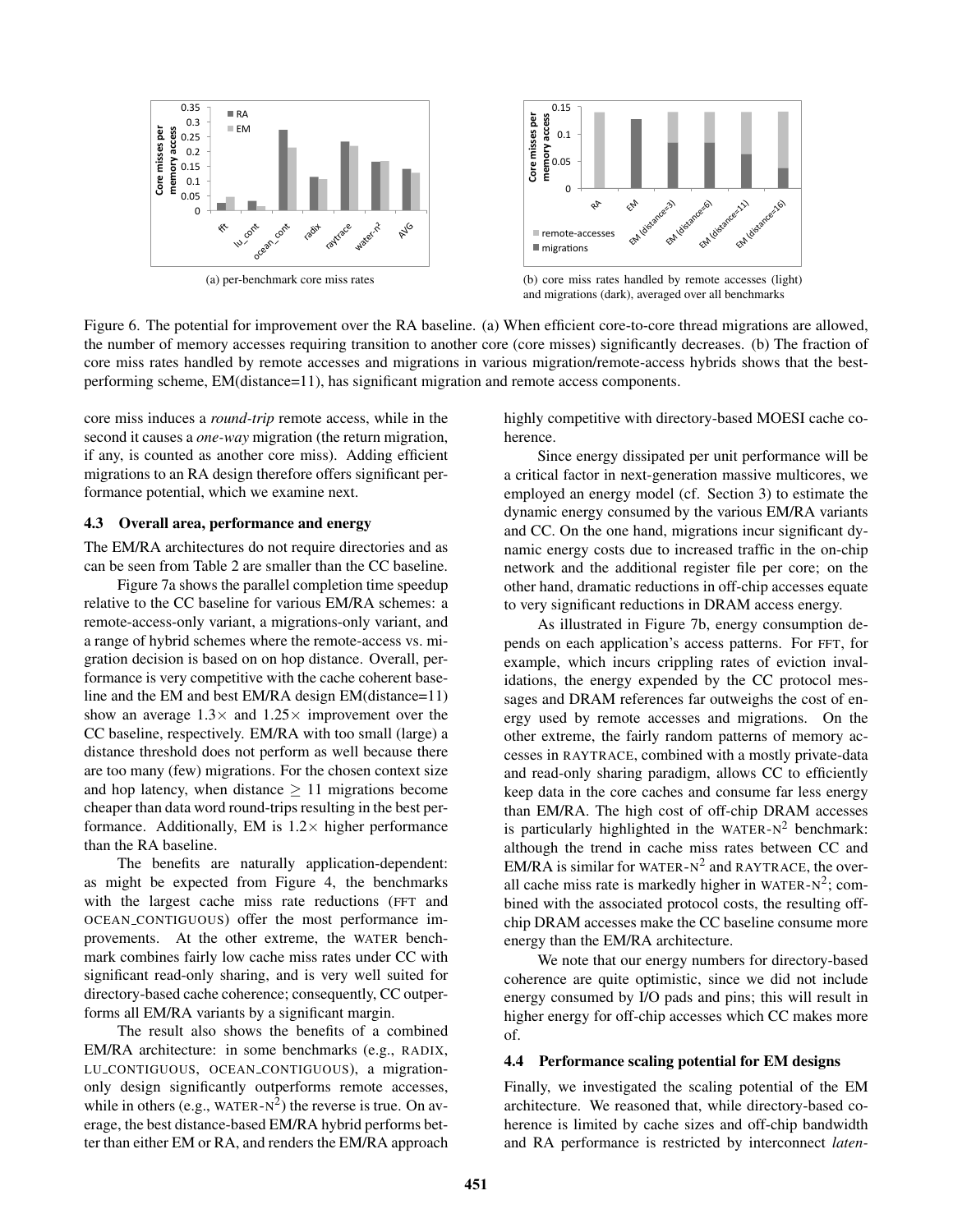

Figure 7. (a) The performance of EM/RA variants relative to CC. Although results vary significantly by benchmark, the best EM/RA scheme, namely, EM(distance=11) outperforms CC by  $1.25 \times$  on average. (b) Dynamic energy usage for all EM/RA variants improve compared to CC. Note that for energy consumption, CC and RA assume a 128b flit size, while EM and EM/RA hybrid variant utilizes a higher bandwidth network with 256b flit sizes.



Figure 8. EM performance scales with network bandwidth. Assuming a modern 64-bit core with 32 general purpose and 16 floating point registers, we calculated a thread context of 4 Kbits (register files plus TLB state). EM still outperforms CC by  $1.1 \times$  on a 256 bit-flit network, but when the on-chip network bandwidth is scaled to 512 bit-flit, EM outperforms CC by 1.25×.

*cies*, EM can be improved by increasing interconnect *bandwidth* (network link and router bandwidth can be scaled by widening data paths, allowing more bits to be transferred in a single cycle): with higher on-chip network bandwidth, the main effect is that messages carrying the thread's context consume fewer cycles.

With this is mind, we evaluated our 256-core system with a much larger context size of 4 Kbits and compared EM against CC at our default 256 bit-flit network as well as a higher bandwidth 512 bit-flit network. As illustrated in Figure 8, the performance of EM dropped from a  $1.3\times$ advantage over CC (using 1.5 Kbits context size) to a  $1.1\times$ advantage. When the network bandwidth was doubled to a 512 bit-flit size, EM outperformed CC by 1.25×. Since scaling of network bandwidth is easy—although buffers and crossbars must be made wider so area increases linearly, the fundamental design of the interconnect remains constant and the clock frequencies are not appreciably affected. Moreover, since the same amount of data must be transferred, dynamic energy consumption does not grow in tandem. Contrasted with the off-chip memory bandwidth wall and quadratically growing power requirements

of large caches limiting directory-based architecture performance, and the difficulty in reducing electrical network hop counts limiting remote-access performance on the other hand, an EM or EM/RA architecture offers an attractive way to significantly increase performance at sublinear impact on cost.

# 5 Related work

#### 5.1 Thread migration

Migrating computation to the locus of the data is not itself a novel idea. Hector Garcia-Molina in 1984 suggested moving execution to data in memory bound architectures [14]. Nomadic threads reduce the number of messages needed to access data in multi-chip computers [31], and [32] uses migration to improve spatial locality of distributed array structures.

In recent years migrating execution context has reemerged in the context of single-chip multicores. Michaud shows the benefits of using execution migration to improve the overall on-chip cache capacity and utilizes this for migrating selective sequential programs to improve performance [15]. Computation spreading [17] splits thread code into segments and assigns cores responsible for different segments, and execution is migrated to improve code locality. Kandemir presents a data migration algorithm to address the data placement problem in the presence of nonuniform memory accesses within a traditional cache coherence protocol [16]. This work attempts to find an optimal data placement for cache lines. A compile-time program transformation based migration scheme is proposed in [33] that attempts to improve remote data access. Migration is used to move part of the current thread to the processor where the data resides, thus making the thread portion local; this scheme allows programmer to express when migration is desired. Dataflow machines (e.g., [34])—and, to some extent, out-of-order execution—are superficially similar as they allow an activated instruction to be claimed by any available execution unit, but cannot serve as a shared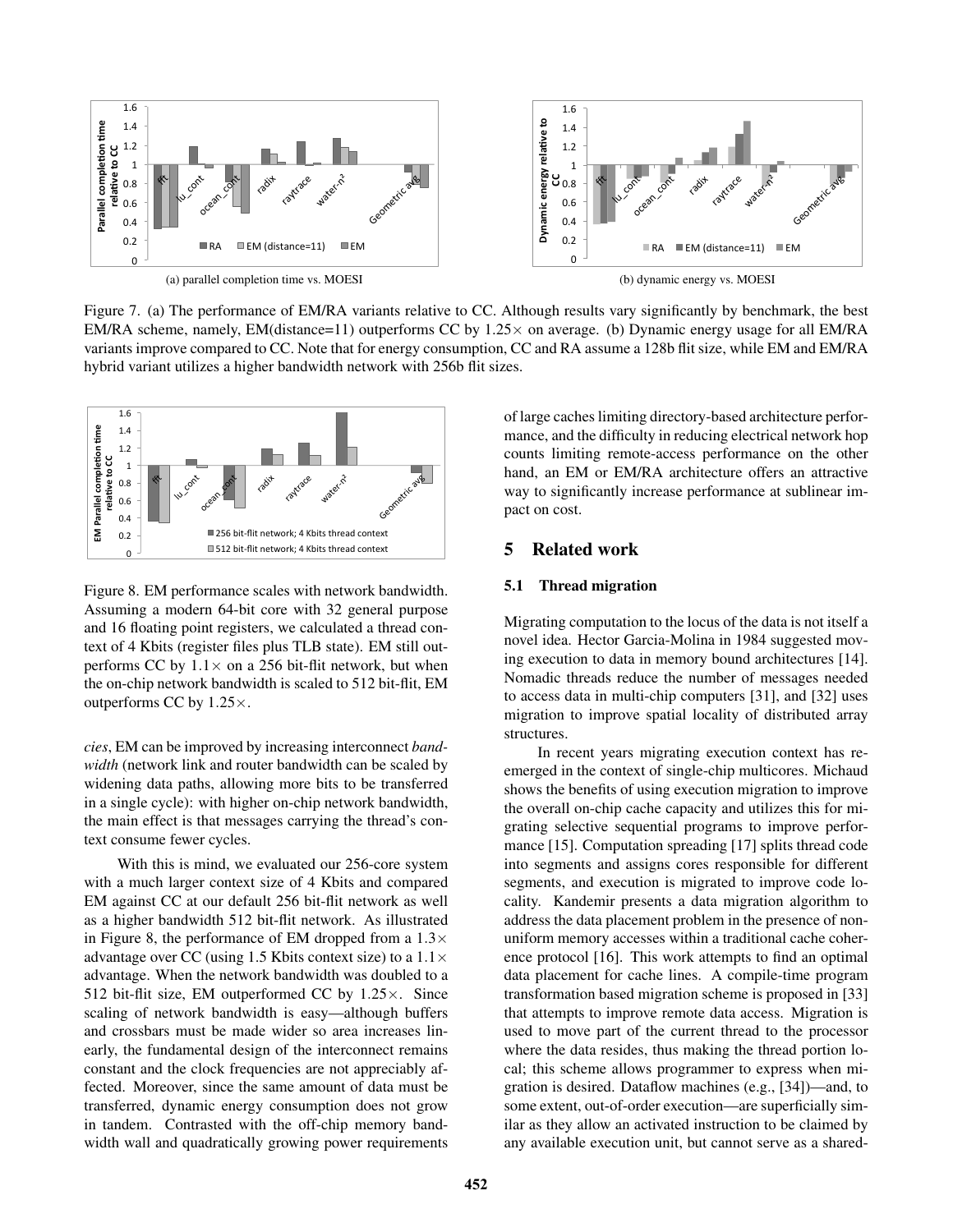memory abstraction. The J-machine [35] ties processors to on-chip memories, but relies on user-level messaging and does not address the challenge of off-chip memory bandwidth. Our proposed execution migration machine is unique among the previous works because we completely abandon data sharing (and therefore do away with cache coherence protocols). In this paper we have proposed to rely on execution migration to provide coherence and consistency.

## 5.2 Remote-access NUCA and Directory Coherence

Remote memory access is performed in S-NUCA [6] and its variants [7]: these architectures unify the per-core caches into one large shared cache, in their pure form keeping only one copy of a given cache line on chip and thus steeply reducing off-chip access rates compared to directory-based coherence; in addition, because only one copy is ever present on chip, cache coherence is trivially ensured without a coherence protocol. This comes at the price of a potentially expensive two-message round-trip as mentioned in the introduction. Various NUCA and hybrid proposals have therefore leveraged data migration and replication techniques previously explored in the NUMA context (e.g., [8]) to move private data to its owner core and replicate read-only shared data among the sharers at the OS level [9, 2, 10, 36] or aided by hardware [11, 12, 13], but while these schemes improve performance on some kinds of data, they still do not take full advantage of spatiotemporal locality and require either coherence protocols or repeated remote accesses to access read/write shared data. In this paper, we use source-level transformations in conjunction with a first-touch scheme to obtain good data placements, and instruction-level thread migration to take advantage of locality.

We have also compared against MOESI directorybased coherence which is state-of-the-art and includes cache to cache transfers to minimize off-chip memory accesses (e.g., [37], [38]). Some recent work has addressed reducing directory sizes required for cache coherence in large-scale multicores (e.g., [39], [40]). These schemes typically tradeoff performance or protocol complexity for reduced directory area.

# 6 Conclusion

In this paper, we have extended the family of directoryless NUCA architectures by adding efficient, hardwarelevel core-to-core thread migrations as a way to maintain sequential consistency and memory coherence in a large multicore with per-core caches. Taking advantage of locality in shared data accesses exhibited by many applications, migrations amortize the cost of remote accesses that limit traditional NUCA performance. At the same time, an execution migration design retains the cache utilization benefits of a shared cache distributed among many cores, and brings NUCA performance up to the level of directorybased cache-coherent designs.

We have demonstrated that appropriately designed execution migration (EM) and remote cache access (RA) hybrid designs do not cause deadlock. We have explored very straightforward hybrid EM/RA architectures in this paper; future work involves the development of betterperforming migration predictors. Perhaps most promisingly, we have shown that the performance of EM designs is relatively easy to improve with low area cost, little power overhead, and virtually no verification cost, allowing chip designers to easily select the best compromise for their application space.

# References

- [1] S. Borkar, "Thousand core chips: a technology perspective," in *DAC*, 2007.
- [2] N. Hardavellas, M. Ferdman, B. Falsafi, and A. Ailamaki, "Reactive NUCA: near-optimal block placement and replication in distributed caches," in *ISCA*, 2009.
- [3] I. T. R. for Semiconductors, "Assembly and packaging," 2007.
- [4] S. Rusu, S. Tam, H. Muljono, D. Ayers, J. Chang, R. Varada, M. Ratta, and S. Vora, "A 45nm 8-core enterprise Xeon<sup>(R)</sup> processor," in *A-SSCC*, 2009.
- [5] A. Gupta, W. Weber, and T. Mowry, "Reducing memory and traffic requirements for scalable directorybased cache coherence schemes," in *International Conference on Parallel Processing*, 1990.
- [6] C. Kim, D. Burger, and S. W. Keckler, "An Adaptive, Non-Uniform Cache Structure for Wire-Delay Dominated On-Chip Caches," in *ASPLOS*, 2002.
- [7] C. Fensch and M. Cintra, "An os-based alternative to full hardware coherence on tiled cmps," in *HPCA*, 2008.
- [8] B. Verghese, S. Devine, A. Gupta, and M. Rosenblum, "Operating system support for improving data locality on cc-numa compute servers," *SIGPLAN Not.*, vol. 31, no. 9, pp. 279–289, 1996.
- [9] S. Cho and L. Jin, "Managing distributed, shared L2 caches through OS-Level page allocation," in *MI-CRO*, 2006.
- [10] M. Awasthi, K. Sudan, R. Balasubramonian, and J. Carter, "Dynamic hardware-assisted softwarecontrolled page placement to manage capacity allocation and sharing within large caches," in *HPCA*, 2009.
- [11] M. Zhang and K. Asanović, "Victim replication: maximizing capacity while hiding wire delay in tiled chip multiprocessors," in *ISCA*, 2005.